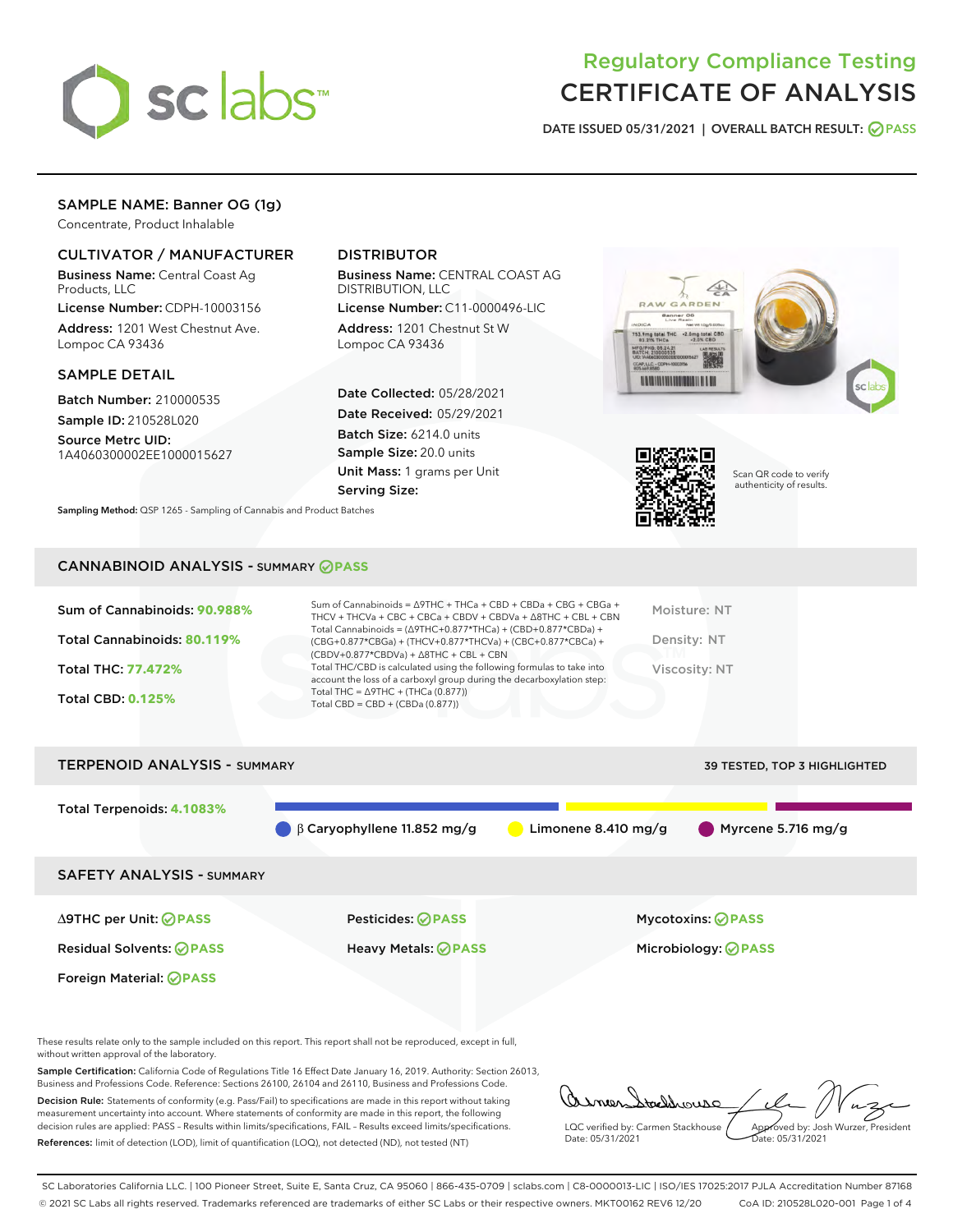



BANNER OG (1G) | DATE ISSUED 05/31/2021 | OVERALL BATCH RESULT: @ PASS

#### CANNABINOID TEST RESULTS - 05/30/2021 2 PASS

Tested by high-performance liquid chromatography with diode-array detection (HPLC-DAD). **Method:** QSP 1157 - Analysis of Cannabinoids by HPLC-DAD

#### TOTAL CANNABINOIDS: **80.119%**

Total Cannabinoids (Total THC) + (Total CBD) + (Total CBG) + (Total THCV) + (Total CBC) + (Total CBDV) + ∆8THC + CBL + CBN

TOTAL THC: **77.472%** Total THC (∆9THC+0.877\*THCa)

TOTAL CBD: **0.125%**

Total CBD (CBD+0.877\*CBDa)

TOTAL CBG: 1.6% Total CBG (CBG+0.877\*CBGa)

TOTAL THCV: 0.38% Total THCV (THCV+0.877\*THCVa)

TOTAL CBC: 0.542% Total CBC (CBC+0.877\*CBCa)

TOTAL CBDV: ND Total CBDV (CBDV+0.877\*CBDVa)

| <b>COMPOUND</b>  | LOD/LOQ<br>(mg/g)          | <b>MEASUREMENT</b><br><b>UNCERTAINTY</b><br>(mg/g) | <b>RESULT</b><br>(mg/g) | <b>RESULT</b><br>(%) |
|------------------|----------------------------|----------------------------------------------------|-------------------------|----------------------|
| <b>THCa</b>      | 0.05/0.14                  | ±22.016                                            | 856.66                  | 85.666               |
| <b>A9THC</b>     | 0.06 / 0.26                | ±0.806                                             | 23.43                   | 2.343                |
| <b>CBGa</b>      | 0.1 / 0.2                  | ±0.82                                              | 15.7                    | 1.57                 |
| <b>CBCa</b>      | 0.07/0.28                  | ±0.269                                             | 5.50                    | 0.550                |
| <b>THCVa</b>     | 0.07/0.20                  | ±0.207                                             | 4.33                    | 0.433                |
| <b>CBG</b>       | 0.06/0.19                  | ±0.088                                             | 2.23                    | 0.223                |
| <b>CBDa</b>      | 0.02/0.19                  | ±0.042                                             | 1.43                    | 0.143                |
| <b>CBC</b>       | 0.2 / 0.5                  | ±0.02                                              | 0.6                     | 0.06                 |
| $\triangle$ 8THC | 0.1/0.4                    | N/A                                                | <b>ND</b>               | <b>ND</b>            |
| <b>THCV</b>      | 0.1/0.2                    | N/A                                                | <b>ND</b>               | <b>ND</b>            |
| <b>CBD</b>       | 0.07/0.29                  | N/A                                                | <b>ND</b>               | <b>ND</b>            |
| <b>CBDV</b>      | 0.04 / 0.15                | N/A                                                | <b>ND</b>               | <b>ND</b>            |
| <b>CBDVa</b>     | 0.03/0.53                  | N/A                                                | <b>ND</b>               | <b>ND</b>            |
| <b>CBL</b>       | 0.06 / 0.24                | N/A                                                | <b>ND</b>               | <b>ND</b>            |
| <b>CBN</b>       | 0.1/0.3                    | N/A                                                | <b>ND</b>               | <b>ND</b>            |
|                  | <b>SUM OF CANNABINOIDS</b> |                                                    | 909.88 mg/g             | 90.988%              |

#### **UNIT MASS: 1 grams per Unit**

| ∆9THC per Unit                        | 1120 per-package limit | $23.43$ mg/unit<br><b>PASS</b> |
|---------------------------------------|------------------------|--------------------------------|
| <b>Total THC per Unit</b>             |                        | 774.72 mg/unit                 |
| <b>CBD per Unit</b>                   |                        | <b>ND</b>                      |
| <b>Total CBD per Unit</b>             |                        | $1.25$ mg/unit                 |
| Sum of Cannabinoids<br>per Unit       |                        | 909.88 mg/unit                 |
| <b>Total Cannabinoids</b><br>per Unit |                        | 801.19 mg/unit                 |
| <b>MOISTURE TEST RESULT</b>           | DENSITY TEST RESULT    | <b>VISCOSITY TEST RESULT</b>   |

Not Tested

Not Tested

Not Tested

#### TERPENOID TEST RESULTS - 05/31/2021

Terpene analysis utilizing gas chromatography-flame ionization detection (GC-FID). **Method:** QSP 1192 - Analysis of Terpenoids by GC-FID

| <b>COMPOUND</b>         | LOD/LOQ<br>(mg/g) | <b>MEASUREMENT</b><br><b>UNCERTAINTY</b><br>(mg/g) | <b>RESULT</b><br>(mg/g)                         | <b>RESULT</b><br>$(\%)$ |
|-------------------------|-------------------|----------------------------------------------------|-------------------------------------------------|-------------------------|
| $\beta$ Caryophyllene   | 0.004 / 0.012     | ±0.4219                                            | 11.852                                          | 1.1852                  |
| Limonene                | 0.005 / 0.016     | ±0.1203                                            | 8.410                                           | 0.8410                  |
| <b>Myrcene</b>          | 0.008 / 0.025     | ±0.0737                                            | 5.716                                           | 0.5716                  |
| $\alpha$ Humulene       | 0.009 / 0.029     | ±0.1534                                            | 4.779                                           | 0.4779                  |
| Linalool                | 0.009 / 0.032     | ±0.1299                                            | 3.418                                           | 0.3418                  |
| trans-ß-Farnesene       | 0.008 / 0.025     | ±0.0888                                            | 2.502                                           | 0.2502                  |
| $\beta$ Pinene          | 0.004 / 0.014     | ±0.0107                                            | 0.930                                           | 0.0930                  |
| Terpineol               | 0.016 / 0.055     | ±0.0435                                            | 0.709                                           | 0.0709                  |
| Fenchol                 | 0.010 / 0.034     | ±0.0259                                            | 0.668                                           | 0.0668                  |
| $\alpha$ Pinene         | 0.005 / 0.017     | ±0.0041                                            | 0.482                                           | 0.0482                  |
| Valencene               | 0.009 / 0.030     | ±0.0257                                            | 0.373                                           | 0.0373                  |
| Terpinolene             | 0.008 / 0.026     | ±0.0070                                            | 0.342                                           | 0.0342                  |
| Ocimene                 | 0.011 / 0.038     | ±0.0054                                            | 0.167                                           | 0.0167                  |
| <b>Borneol</b>          | 0.005 / 0.016     | ±0.0064                                            | 0.152                                           | 0.0152                  |
| Caryophyllene<br>Oxide  | 0.010 / 0.033     | ±0.0063                                            | 0.136                                           | 0.0136                  |
| Camphene                | 0.005 / 0.015     | ±0.0014                                            | 0.119                                           | 0.0119                  |
| Fenchone                | 0.009 / 0.028     | ±0.0027                                            | 0.093                                           | 0.0093                  |
| $\alpha$ Bisabolol      | 0.008 / 0.026     | ±0.0044                                            | 0.082                                           | 0.0082                  |
| Geraniol                | 0.002 / 0.007     | ±0.0021                                            | 0.047                                           | 0.0047                  |
| Eucalyptol              | 0.006 / 0.018     | ±0.0011                                            | 0.042                                           | 0.0042                  |
| <b>Geranyl Acetate</b>  | 0.004 / 0.014     | ±0.0015                                            | 0.036                                           | 0.0036                  |
| Sabinene Hydrate        | 0.006 / 0.022     | ±0.0011                                            | 0.028                                           | 0.0028                  |
| Sabinene                | 0.004 / 0.014     | N/A                                                | <loq< th=""><th><loq< th=""></loq<></th></loq<> | <loq< th=""></loq<>     |
| $\alpha$ Terpinene      | 0.005 / 0.017     | N/A                                                | <loq< th=""><th><loq< th=""></loq<></th></loq<> | <loq< th=""></loq<>     |
| $\gamma$ Terpinene      | 0.006 / 0.018     | N/A                                                | <loq< th=""><th><loq< th=""></loq<></th></loq<> | <loq< th=""></loq<>     |
| Nerol                   | 0.003 / 0.011     | N/A                                                | <loq< th=""><th><loq< th=""></loq<></th></loq<> | <loq< th=""></loq<>     |
| Citronellol             | 0.003 / 0.010     | N/A                                                | <loq< th=""><th><loq< th=""></loq<></th></loq<> | <loq< th=""></loq<>     |
| $\alpha$ Phellandrene   | 0.006 / 0.020     | N/A                                                | ND                                              | <b>ND</b>               |
| 3 Carene                | 0.005 / 0.018     | N/A                                                | ND                                              | <b>ND</b>               |
| p-Cymene                | 0.005 / 0.016     | N/A                                                | <b>ND</b>                                       | <b>ND</b>               |
| (-)-Isopulegol          | 0.005 / 0.016     | N/A                                                | ND                                              | ND                      |
| Camphor                 | 0.006 / 0.019     | N/A                                                | ND                                              | <b>ND</b>               |
| Isoborneol              | 0.004 / 0.012     | N/A                                                | ND                                              | ND                      |
| Menthol                 | 0.008 / 0.025     | N/A                                                | ND                                              | <b>ND</b>               |
| R-(+)-Pulegone          | 0.003 / 0.011     | N/A                                                | ND                                              | ND                      |
| $\alpha$ Cedrene        | 0.005 / 0.016     | N/A                                                | ND                                              | ND                      |
| Nerolidol               | 0.009 / 0.028     | N/A                                                | ND                                              | ND                      |
| Guaiol                  | 0.009 / 0.030     | N/A                                                | ND                                              | ND                      |
| Cedrol                  | 0.008 / 0.027     | N/A                                                | ND                                              | <b>ND</b>               |
| <b>TOTAL TERPENOIDS</b> |                   |                                                    | 41.083 mg/g                                     | 4.1083%                 |

SC Laboratories California LLC. | 100 Pioneer Street, Suite E, Santa Cruz, CA 95060 | 866-435-0709 | sclabs.com | C8-0000013-LIC | ISO/IES 17025:2017 PJLA Accreditation Number 87168 © 2021 SC Labs all rights reserved. Trademarks referenced are trademarks of either SC Labs or their respective owners. MKT00162 REV6 12/20 CoA ID: 210528L020-001 Page 2 of 4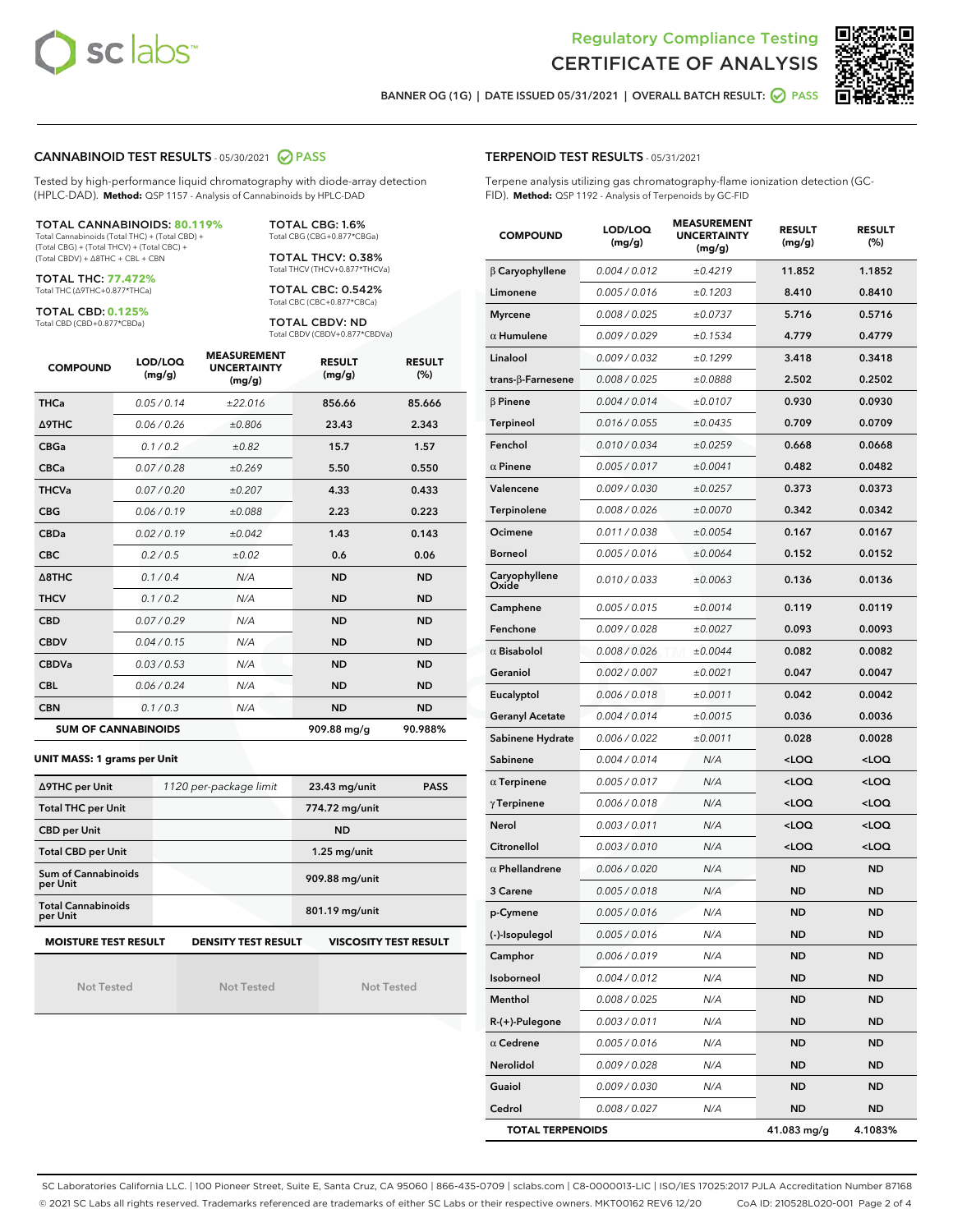



BANNER OG (1G) | DATE ISSUED 05/31/2021 | OVERALL BATCH RESULT:  $\bigotimes$  PASS

#### CATEGORY 1 PESTICIDE TEST RESULTS - 05/30/2021 2 PASS

Pesticide and plant growth regulator analysis utilizing high-performance liquid chromatography-mass spectrometry (HPLC-MS) or gas chromatography-mass spectrometry (GC-MS). \*GC-MS utilized where indicated. **Method:** QSP 1212 - Analysis of Pesticides and Mycotoxins by LC-MS or QSP 1213 - Analysis of Pesticides by GC-MS

| <b>COMPOUND</b>             | LOD/LOQ<br>$(\mu g/g)$ | <b>ACTION</b><br><b>LIMIT</b><br>$(\mu g/g)$ | <b>MEASUREMENT</b><br><b>UNCERTAINTY</b><br>$(\mu g/g)$ | <b>RESULT</b><br>$(\mu g/g)$ | <b>RESULT</b> |
|-----------------------------|------------------------|----------------------------------------------|---------------------------------------------------------|------------------------------|---------------|
| Aldicarb                    | 0.03 / 0.08            | $\ge$ LOD                                    | N/A                                                     | <b>ND</b>                    | <b>PASS</b>   |
| Carbofuran                  | 0.02/0.05              | $>$ LOD                                      | N/A                                                     | <b>ND</b>                    | <b>PASS</b>   |
| Chlordane*                  | 0.03 / 0.08            | $\ge$ LOD                                    | N/A                                                     | <b>ND</b>                    | <b>PASS</b>   |
| Chlorfenapyr*               | 0.03/0.10              | $>$ LOD                                      | N/A                                                     | <b>ND</b>                    | <b>PASS</b>   |
| Chlorpyrifos                | 0.02 / 0.06            | $\geq$ LOD                                   | N/A                                                     | <b>ND</b>                    | <b>PASS</b>   |
| Coumaphos                   | 0.02 / 0.07            | $\ge$ LOD                                    | N/A                                                     | <b>ND</b>                    | <b>PASS</b>   |
| Daminozide                  | 0.02 / 0.07            | $\ge$ LOD                                    | N/A                                                     | <b>ND</b>                    | <b>PASS</b>   |
| <b>DDVP</b><br>(Dichlorvos) | 0.03/0.09              | $\ge$ LOD                                    | N/A                                                     | <b>ND</b>                    | <b>PASS</b>   |
| Dimethoate                  | 0.03/0.08              | $>$ LOD                                      | N/A                                                     | <b>ND</b>                    | <b>PASS</b>   |
| Ethoprop(hos)               | 0.03/0.10              | $\ge$ LOD                                    | N/A                                                     | <b>ND</b>                    | <b>PASS</b>   |
| Etofenprox                  | 0.02 / 0.06            | $\ge$ LOD                                    | N/A                                                     | <b>ND</b>                    | <b>PASS</b>   |
| Fenoxycarb                  | 0.03 / 0.08            | $\ge$ LOD                                    | N/A                                                     | <b>ND</b>                    | <b>PASS</b>   |
| Fipronil                    | 0.03/0.08              | $>$ LOD                                      | N/A                                                     | <b>ND</b>                    | <b>PASS</b>   |
| Imazalil                    | 0.02 / 0.06            | $\ge$ LOD                                    | N/A                                                     | <b>ND</b>                    | <b>PASS</b>   |
| <b>Methiocarb</b>           | 0.02 / 0.07            | $\ge$ LOD                                    | N/A                                                     | <b>ND</b>                    | <b>PASS</b>   |
| Methyl<br>parathion         | 0.03/0.10              | $\ge$ LOD                                    | N/A                                                     | <b>ND</b>                    | <b>PASS</b>   |
| <b>Mevinphos</b>            | 0.03/0.09              | $>$ LOD                                      | N/A                                                     | <b>ND</b>                    | <b>PASS</b>   |
| Paclobutrazol               | 0.02 / 0.05            | $\ge$ LOD                                    | N/A                                                     | <b>ND</b>                    | <b>PASS</b>   |
| Propoxur                    | 0.03/0.09              | $\ge$ LOD                                    | N/A                                                     | <b>ND</b>                    | <b>PASS</b>   |
| Spiroxamine                 | 0.03 / 0.08            | $\ge$ LOD                                    | N/A                                                     | <b>ND</b>                    | <b>PASS</b>   |
| Thiacloprid                 | 0.03/0.10              | $\ge$ LOD                                    | N/A                                                     | <b>ND</b>                    | <b>PASS</b>   |

#### CATEGORY 2 PESTICIDE TEST RESULTS - 05/30/2021 @ PASS

| <b>COMPOUND</b>          | LOD/LOQ<br>$(\mu g/g)$ | <b>ACTION</b><br><b>LIMIT</b><br>$(\mu g/g)$ | <b>MEASUREMENT</b><br><b>UNCERTAINTY</b><br>$(\mu g/g)$ | <b>RESULT</b><br>$(\mu g/g)$ | <b>RESULT</b> |
|--------------------------|------------------------|----------------------------------------------|---------------------------------------------------------|------------------------------|---------------|
| Abamectin                | 0.03/0.10              | 0.1                                          | N/A                                                     | <b>ND</b>                    | <b>PASS</b>   |
| Acephate                 | 0.02/0.07              | 0.1                                          | N/A                                                     | <b>ND</b>                    | <b>PASS</b>   |
| Acequinocyl              | 0.02/0.07              | 0.1                                          | N/A                                                     | <b>ND</b>                    | <b>PASS</b>   |
| Acetamiprid              | 0.02/0.05              | 0.1                                          | N/A                                                     | <b>ND</b>                    | <b>PASS</b>   |
| Azoxystrobin             | 0.02/0.07              | 0.1                                          | N/A                                                     | <b>ND</b>                    | <b>PASS</b>   |
| <b>Bifenazate</b>        | 0.01/0.04              | 0.1                                          | N/A                                                     | <b>ND</b>                    | <b>PASS</b>   |
| <b>Bifenthrin</b>        | 0.02 / 0.05            | 3                                            | N/A                                                     | <b>ND</b>                    | <b>PASS</b>   |
| <b>Boscalid</b>          | 0.03/0.09              | 0.1                                          | N/A                                                     | <b>ND</b>                    | <b>PASS</b>   |
| Captan                   | 0.19/0.57              | 0.7                                          | N/A                                                     | <b>ND</b>                    | <b>PASS</b>   |
| Carbaryl                 | 0.02/0.06              | 0.5                                          | N/A                                                     | <b>ND</b>                    | <b>PASS</b>   |
| Chlorantranilip-<br>role | 0.04/0.12              | 10                                           | N/A                                                     | <b>ND</b>                    | <b>PASS</b>   |
| Clofentezine             | 0.03/0.09              | 0.1                                          | N/A                                                     | <b>ND</b>                    | <b>PASS</b>   |

#### CATEGORY 2 PESTICIDE TEST RESULTS - 05/30/2021 continued

| <b>COMPOUND</b>               | LOD/LOQ<br>(µg/g) | <b>ACTION</b><br>LIMIT<br>$(\mu g/g)$ | <b>MEASUREMENT</b><br><b>UNCERTAINTY</b><br>(µg/g) | <b>RESULT</b><br>(µg/g) | <b>RESULT</b> |
|-------------------------------|-------------------|---------------------------------------|----------------------------------------------------|-------------------------|---------------|
| Cyfluthrin                    | 0.12 / 0.38       | 2                                     | N/A                                                | ND                      | <b>PASS</b>   |
| Cypermethrin                  | 0.11 / 0.32       | $\mathbf{1}$                          | N/A                                                | ND                      | PASS          |
| Diazinon                      | 0.02 / 0.05       | 0.1                                   | N/A                                                | ND                      | PASS          |
| Dimethomorph                  | 0.03 / 0.09       | 2                                     | N/A                                                | ND                      | <b>PASS</b>   |
| Etoxazole                     | 0.02 / 0.06       | 0.1                                   | N/A                                                | ND                      | PASS          |
| Fenhexamid                    | 0.03 / 0.09       | 0.1                                   | N/A                                                | ND                      | PASS          |
| Fenpyroximate                 | 0.02 / 0.06       | 0.1                                   | N/A                                                | ND                      | <b>PASS</b>   |
| Flonicamid                    | 0.03 / 0.10       | 0.1                                   | N/A                                                | ND                      | <b>PASS</b>   |
| Fludioxonil                   | 0.03 / 0.10       | 0.1                                   | N/A                                                | ND                      | PASS          |
| Hexythiazox                   | 0.02 / 0.07       | 0.1                                   | N/A                                                | <b>ND</b>               | <b>PASS</b>   |
| Imidacloprid                  | 0.04 / 0.11       | 5                                     | N/A                                                | ND                      | <b>PASS</b>   |
| Kresoxim-methyl               | 0.02 / 0.07       | 0.1                                   | N/A                                                | ND                      | <b>PASS</b>   |
| Malathion                     | 0.03 / 0.09       | 0.5                                   | N/A                                                | ND                      | <b>PASS</b>   |
| Metalaxyl                     | 0.02 / 0.07       | $\overline{c}$                        | N/A                                                | <b>ND</b>               | <b>PASS</b>   |
| Methomyl                      | 0.03 / 0.10       | $\mathcal{I}$                         | N/A                                                | <b>ND</b>               | <b>PASS</b>   |
| Myclobutanil                  | 0.03 / 0.09       | 0.1                                   | N/A                                                | <b>ND</b>               | <b>PASS</b>   |
| Naled                         | 0.02 / 0.07       | 0.1                                   | N/A                                                | ND                      | <b>PASS</b>   |
| Oxamyl                        | 0.04 / 0.11       | 0.5                                   | N/A                                                | ND                      | PASS          |
| Pentachloronitro-<br>benzene* | 0.03 / 0.09       | 0.1                                   | N/A                                                | ND                      | <b>PASS</b>   |
| Permethrin                    | 0.04 / 0.12       | 0.5                                   | N/A                                                | <b>ND</b>               | <b>PASS</b>   |
| Phosmet                       | 0.03 / 0.10       | 0.1                                   | N/A                                                | <b>ND</b>               | <b>PASS</b>   |
| Piperonylbu-<br>toxide        | 0.02 / 0.07       | 3                                     | N/A                                                | ND                      | <b>PASS</b>   |
| Prallethrin                   | 0.03 / 0.08       | 0.1                                   | N/A                                                | <b>ND</b>               | <b>PASS</b>   |
| Propiconazole                 | 0.02 / 0.07       | 0.1                                   | N/A                                                | ND                      | <b>PASS</b>   |
| Pyrethrins                    | 0.04 / 0.12       | 0.5                                   | N/A                                                | ND                      | PASS          |
| Pyridaben                     | 0.02 / 0.07       | 0.1                                   | N/A                                                | ND                      | <b>PASS</b>   |
| Spinetoram                    | 0.02 / 0.07       | 0.1                                   | N/A                                                | ND                      | PASS          |
| Spinosad                      | 0.02 / 0.07       | 0.1                                   | N/A                                                | ND                      | PASS          |
| Spiromesifen                  | 0.02 / 0.05       | 0.1                                   | N/A                                                | <b>ND</b>               | <b>PASS</b>   |
| Spirotetramat                 | 0.02 / 0.06       | 0.1                                   | N/A                                                | ND                      | <b>PASS</b>   |
| Tebuconazole                  | 0.02 / 0.07       | 0.1                                   | N/A                                                | ND                      | PASS          |
| Thiamethoxam                  | 0.03 / 0.10       | 5                                     | N/A                                                | ND                      | <b>PASS</b>   |
| Trifloxystrobin               | 0.03 / 0.08       | 0.1                                   | N/A                                                | <b>ND</b>               | <b>PASS</b>   |

SC Laboratories California LLC. | 100 Pioneer Street, Suite E, Santa Cruz, CA 95060 | 866-435-0709 | sclabs.com | C8-0000013-LIC | ISO/IES 17025:2017 PJLA Accreditation Number 87168 © 2021 SC Labs all rights reserved. Trademarks referenced are trademarks of either SC Labs or their respective owners. MKT00162 REV6 12/20 CoA ID: 210528L020-001 Page 3 of 4